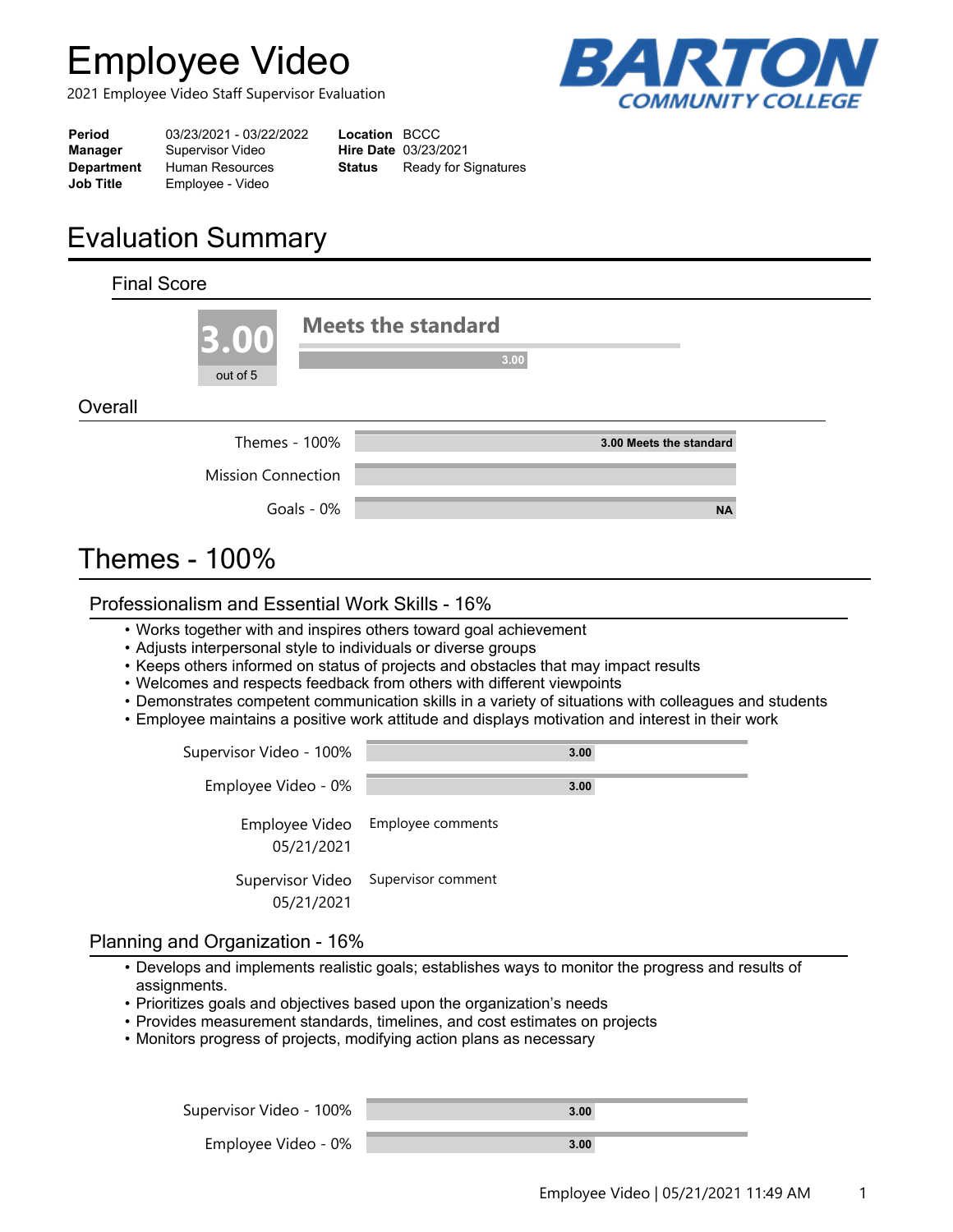Employee Video Employee comments 05/21/2021 Supervisor Video Supervisor comment 05/21/2021

#### Management and Supervisory Skills - 20%

- Employee demonstrates effective resources management techniques in budgeting and managing •assigned money and personnel resources to meet college objectives and mission.
- Employee effectively delegates work to staff while maintaining accountability.
- Establishes performance standards and ensures they are met.
- Provides prompt and consistent feedback to staff and direction as needed regarding performance

| Supervisor Video - 100% | 3.00                                |
|-------------------------|-------------------------------------|
| Employee Video - 0%     | 3.00                                |
| 05/21/2021              | Employee Video Employee comments    |
| 05/21/2021              | Supervisor Video Supervisor comment |

#### Commitment to Service and Quality - 16%

- $\bullet$  Makes every effort to meet and exceed our student's needs and expectations. Meet quality standards and departmental goals.
- Collects and uses feedback in order to develop ways to check, monitor and correct service and •quality levels
- Provides the internal/external customer with information and resources they request and/or need
- Supports and implements management changes designed to improve standards
- Employee exhibits honesty and integrity in performing their work assignments
- Employee adheres to reliable attendance standards and reports to work on time and begins work •promptly
- $\bullet$  Participates in committees, councils, specialty work groups, and college events/activities related and unrelated to functional responsibilities

| Supervisor Video - 100% | 3.00                                |
|-------------------------|-------------------------------------|
| Employee Video - 0%     | 3.00                                |
| 05/21/2021              | Employee Video Employee comments    |
| 05/21/2021              | Supervisor Video Supervisor comment |

#### Creativity, Problem Solving and Decision Making - 16%

- $\bullet$  Identifies, assesses and evaluates challenges, generates creative work-related ideas, and decides on logical and realistic solutions
- $\cdot$  Identifies issues, considers alternative ideas, and takes appropriate action before the problem becomes critical
- Recommends innovative approaches to challenges
- Uses professional expertise and job knowledge to generate the best processes to streamline tasks •and responsibilities
- Evaluates the quality of decisions and makes changes as necessary
- Willingly accepts full accountability and responsibility for actions and work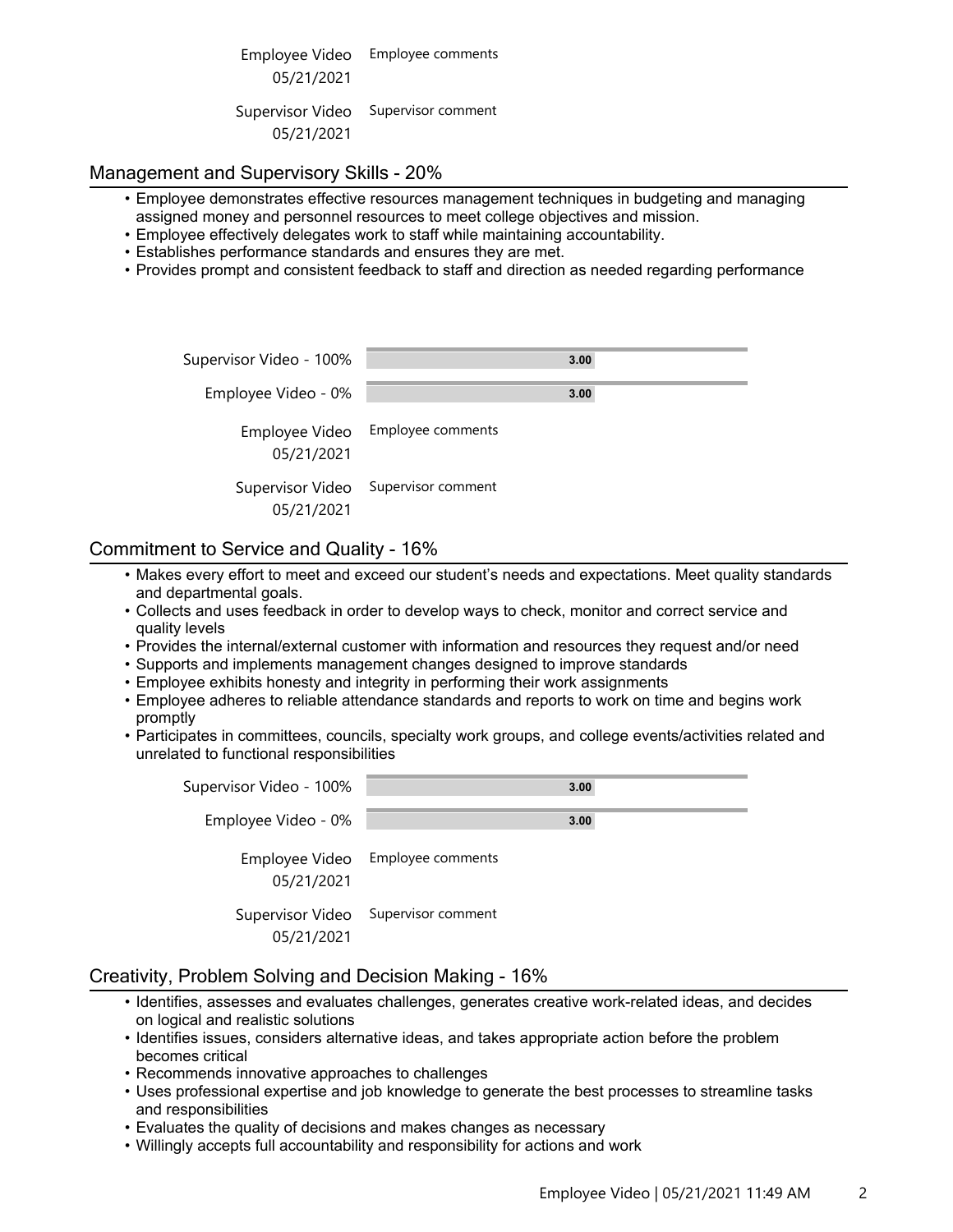| Supervisor Video - 100%        | 3.00                             |
|--------------------------------|----------------------------------|
| Employee Video - 0%            | 3.00                             |
| 05/21/2021                     | Employee Video Employee comments |
| Supervisor Video<br>05/21/2021 | Supervisor comment               |

#### Knowledge of Position - 16%

- $\bullet$  Strives to learn and apply principles, techniques, and duties of the position as well as gain the knowledge, skills, and abilities necessary to perform them.
- Demonstrates and applies knowledge of departmental and institutional procedures/policies
- Keeps current by learning new skills and techniques
- Shares new job and institutional knowledge with others in the department on an ongoing basis

| Supervisor Video - 100% | 3.00                                |
|-------------------------|-------------------------------------|
| Employee Video - 0%     | 3.00                                |
| 05/21/2021              | Employee Video Employee comments    |
| 05/21/2021              | Supervisor Video Supervisor comment |

# Mission Connection

#### Mission Connection

Keeping the mission of the College in mind, answer the following question:

What do you feel you contribute to make an impact on the College's mission?

Employee explains how they uphold the college's mission statement within their position. Employee Video 05/21/2021

Supervisor Video Supervisor comment 05/21/2021

### Goals - 0%

| Goal 1 - 100%   10% Complete   |                    |      |  |
|--------------------------------|--------------------|------|--|
| Goal detail                    |                    |      |  |
| Supervisor Video - 100%        |                    | 3.00 |  |
| Employee Video - 0%            |                    | 3.00 |  |
| Employee Video<br>05/21/2021   | Progress notes     |      |  |
| Supervisor Video<br>05/21/2021 | Supervisor comment |      |  |

### Future Goals - 0%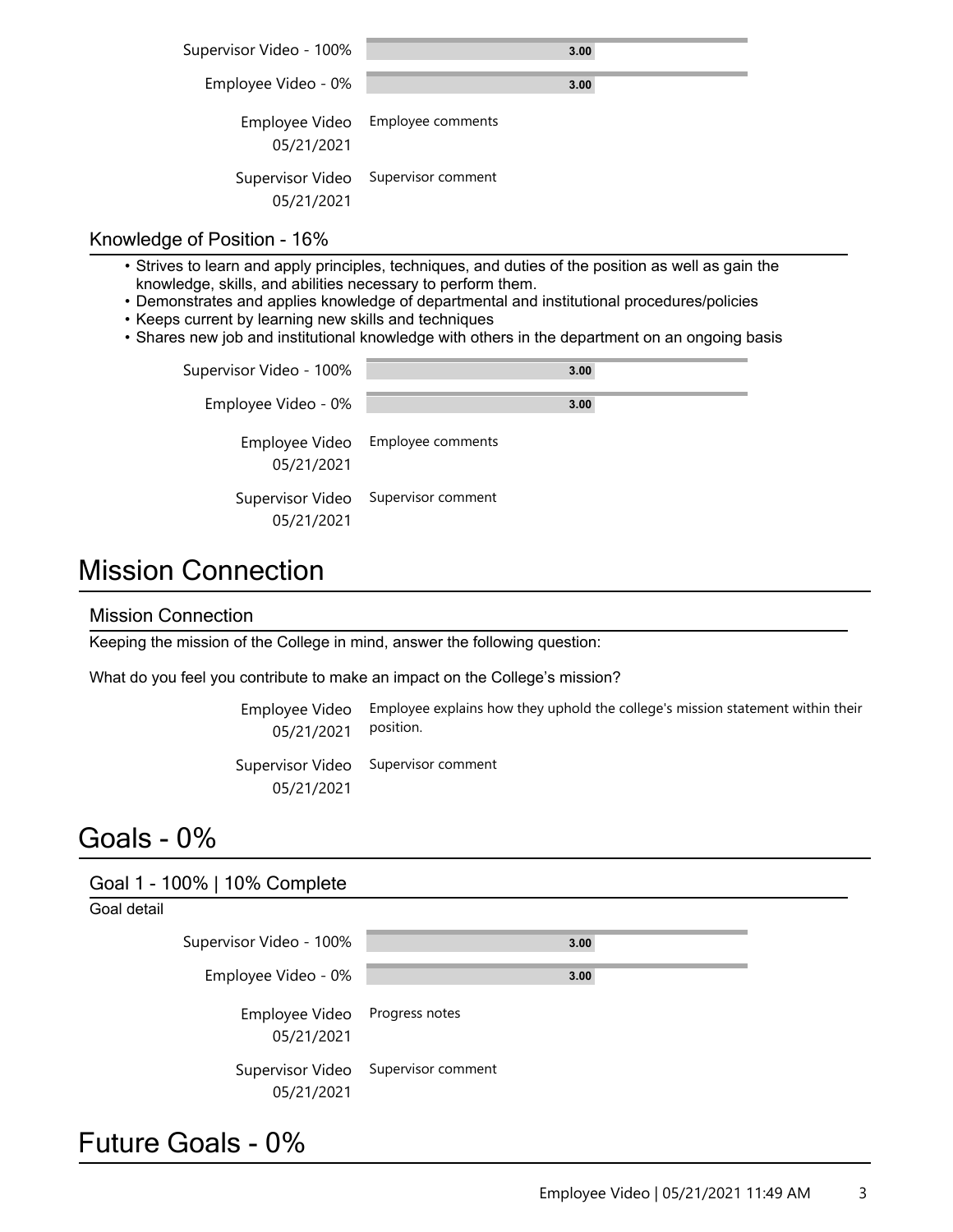### Future Goal - 100% | 0% Complete

Goal detail

Employee Video Progression notes 05/21/2021

# Approval

### **Approver Video** Approver comments

Approved: 05/21/2021 Routed: 11:41 AM 05/21/2021 11:38 AM